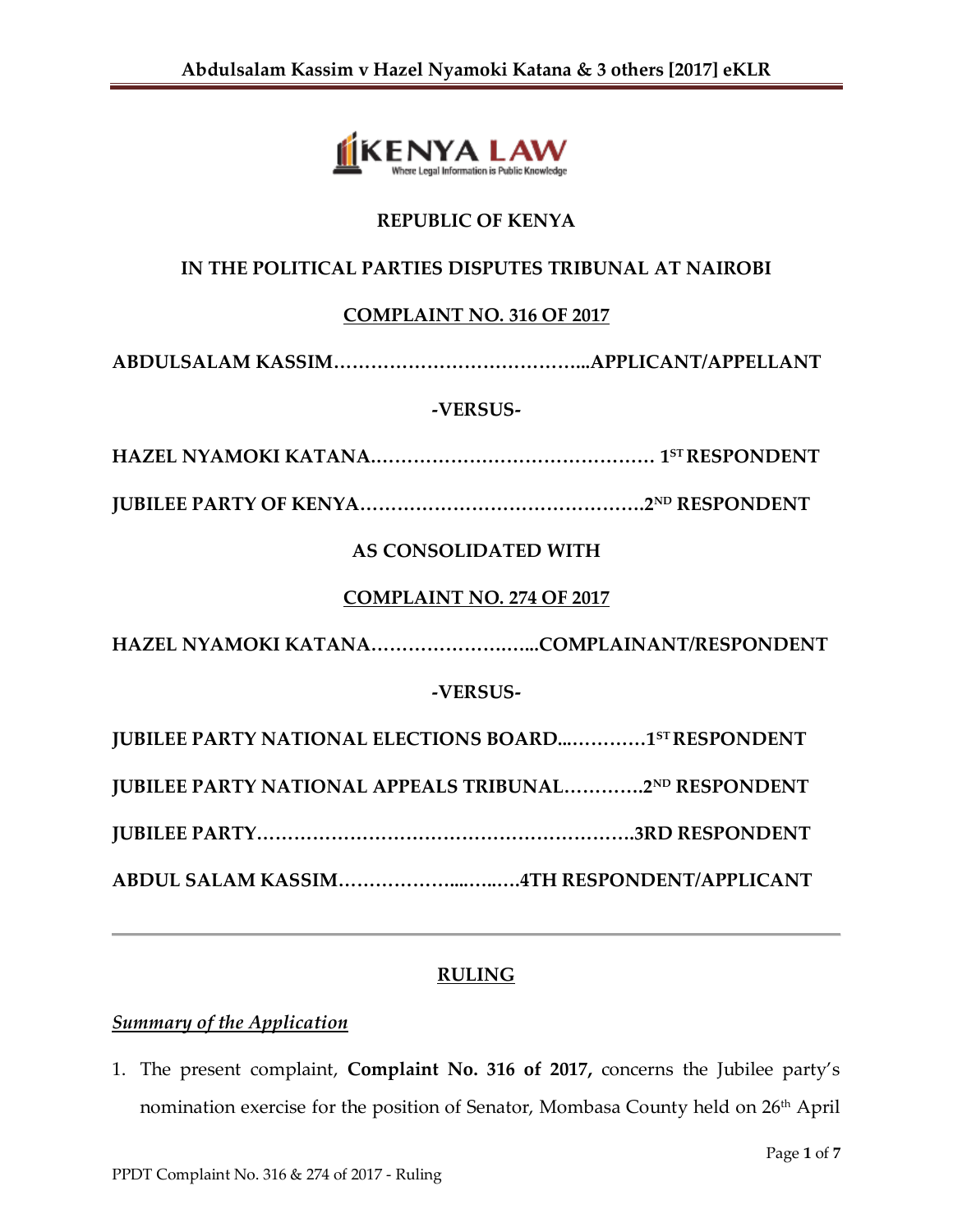2017. The Applicant/Appellant avers that he was declared the winner of the said exercise with  $10,785$  votes against the  $1<sup>st</sup>$  Respondent's  $9,924$  votes in 6 constituencies. Aggrieved with the outcome, the 1<sup>st</sup> Respondent filed an appeal with the 2nd Respondent's internal dispute resolution mechanism (IDRM) on 28th April 2017, which was dismissed for non-attendance of both parties. Further aggrieved, the 1 st Respondent moved this Tribunal in **Complaint No. 274 of 2017** seeking to set aside the IDRM decision.

- 2. Based on the foregoing, a consent dated  $22<sup>nd</sup>$  April 2017 was adopted by this Tribunal on 25th May 2017 in **Complaint No. 274 of 2017** by Counsels of all the parties in that case. The parties agreed that the  $1<sup>st</sup>$  Respondent had not been given sufficient notice and opportunity to be heard by the party's IDRM on  $28<sup>th</sup>$  April 2017 and the same was referred back to the party for determination within 48 hours.
- 3. The matter was re-heard. In a ruling delivered on  $27<sup>th</sup>$  May 2017, the party's IDRM nullified the results of two wards in Likoni Constituency, declared Hazel Katana as the legitimate winner of the nomination exercise and directed the party's National Elections Board (NEB) to issue the nomination certificate to her.
- 4. Acting in person in **Complaint No. 274 of 2017,** the 4<sup>th</sup> Respondent/Applicant filed a Notice of Motion application dated  $8<sup>th</sup>$  June 2017 seeking a review and for setting aside of the consent orders adopted by the Tribunal on  $25<sup>th</sup>$  May 2017. It is the Applicant's contention that the consent orders were recorded and adopted by the  $1<sup>st</sup>$ , 2 nd and 3rd Respondents without his consent, knowledge or authority.
- 5. The Applicant/Appellant also filed the present complaint before us dated  $2<sup>nd</sup>$  June 2017 (**Complaint No. 316 of 2017)** challenging the IDRM proceedings that were a consequence of the consent orders adopted by this Tribunal on  $25<sup>th</sup>$  May 2017. It is the Appellant's contention that he was unable to attend the party's IDRM proceedings and despite sending his representatives, they declined to extend time for his appearance. In his Supporting Affidavit dated  $2<sup>nd</sup>$  June 2017, the Appellant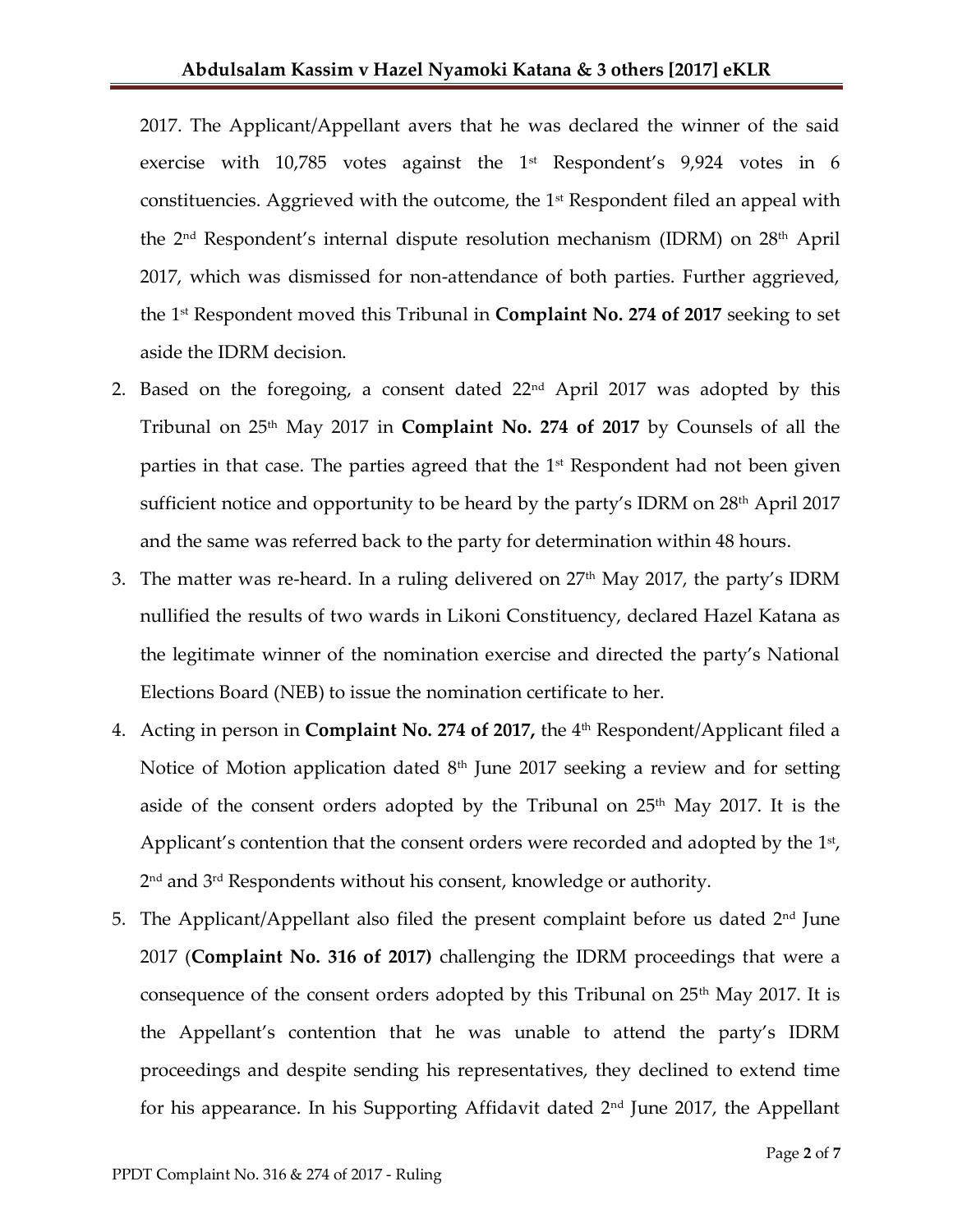avers that before the party's IDRM ruling was delivered, he was invited by IEBC to present his papers and was subsequently cleared as the Jubilee nominee for the Mombasa Senatorial seat. He further contends that the cancellation of the results of two wards was not legal or valid as votes for other seats in Mombasa County have not been nullified or affected. It is the Appellant's prayer that the IDRM ruling of  $27<sup>th</sup>$  May 2017 be set aside; that the 1<sup>st</sup> Respondent's nomination certificate be revoked and the  $2<sup>nd</sup>$  Respondent be restrained from submitting the name of the  $1<sup>st</sup>$ Respondent to IEBC.

6. The Application and Complaint were heard before this Tribunal concurrently.

## *Complainant/Respondent's submissions*

7. It is the Complainant/Respondent's contention that the Applicant's advocates, M/S Lumallas, Achieng and Kavere Advocates were on record for the Applicant at the time the consent was adopted by this Tribunal on  $25<sup>th</sup>$  May 2017. Further, that the Applicant only challenged the consent 15 days after it was adopted by the Tribunal and has failed to prove any fraud, mistake or misrepresentation that would warrant the setting aside of the consent order. Counsel for the Complainant in his submissions relied on **Civil Appeal No. 293/2014 The Board of Trustees National Social Security Fund v. Michael Mwalo eKLR** which reiterated the position as set out in **Kenya Commercial Bank Ltd v. Specialised Engineering Co. Ltd (1982) KLR 485** by Harris J where he held *inter alia* that –

> *'1. A consent order entered into by counsel is binding on all parties to the proceedings and cannot be set aside or varied unless it is proved that it was obtained by fraud or collusion or by an agreement contrary to the policy of the court or where the consent was given without sufficient material facts or in misapprehension or ignorance of such facts in general for a reason which would enable the court to set aside an agreement.*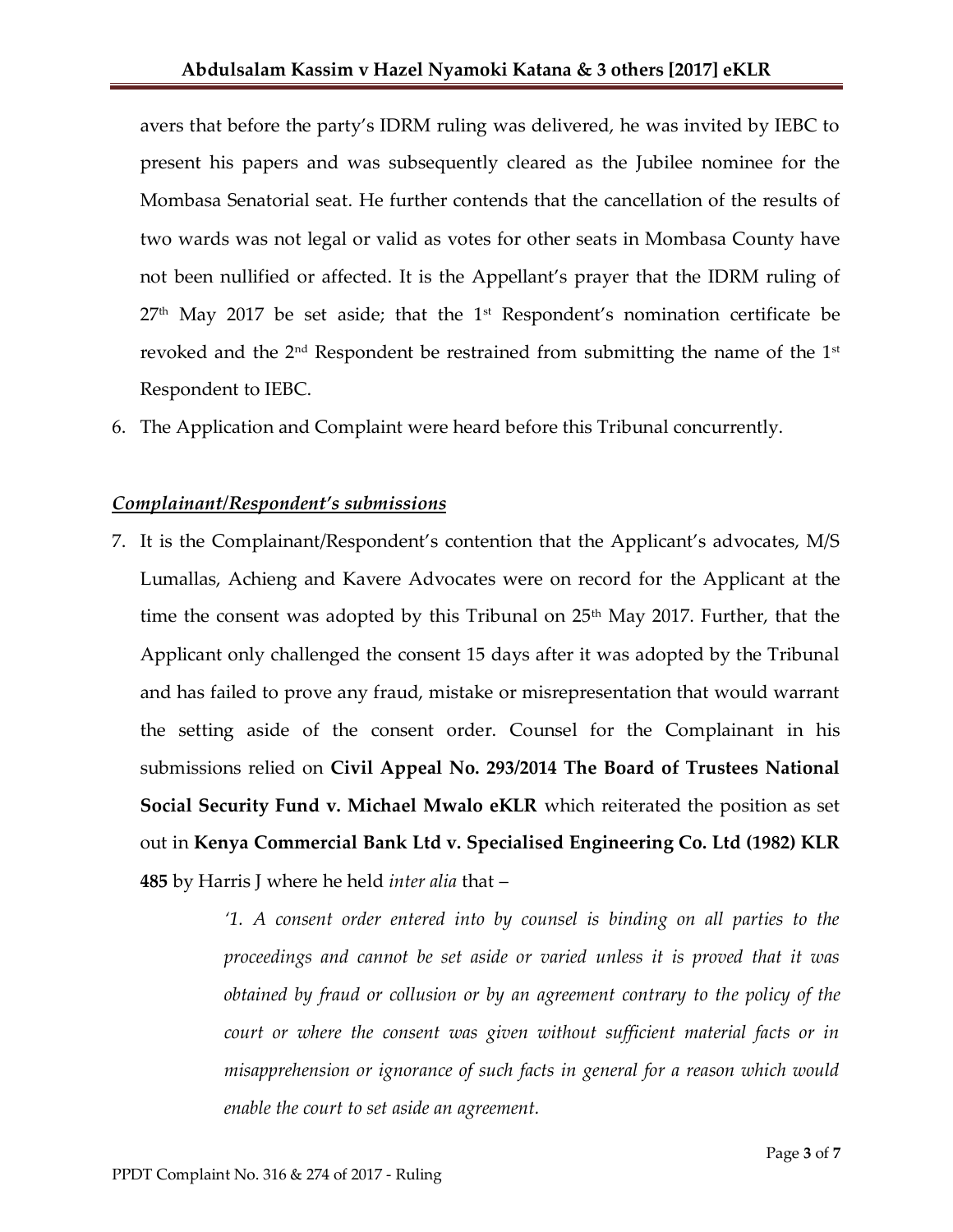*2. A duly instructed advocate has an implied general authority to compromise and settle the action and the client cannot avail himself or any limitation by him of the implied authority to his advocate unless such limitation was brought to the notice of the other side'*

- 8. In response to the main complaint, the  $1<sup>st</sup>$  Respondent avers that the Applicant was duly served with the notice to attend the IDRM proceedings and he was represented by Counsel during the IDRM proceedings. The Appellant was also represented by his personal assistant and agent during the said proceedings.
- 9. The Complainant disputed that the Appellant had submitted his papers to IEBC as the nomination certificate that had been issued to him was suspended by this Tribunal in **Complaint No, 274 of 2017** pending the outcome of the IDRM proceedings.
- 10. It is also the Complainant's contention that the Appellant has failed to demonstrate how he was denied time to lodge his defense before the IDRM and how its decision erred in law and fact. It is the Complainant's prayer therefore that the application and complaint be dismissed with costs to the Complainant/Respondent.

# *2 nd Respondent's submissions*

- 11. In reply, the Jubilee party through a Replying Affidavit dated  $9<sup>th</sup>$  June 2017 sworn by a Mary Karen-Kigen Sorobit, avers that the consent was adopted by Counsels of all parties and the matter was subsequently transferred back to the party's IDRM. It was her contention that the Applicant adopted the consent through his counsel and therefore he cannot now state that it was entered into without his authority.
- 12. With respect to the main complaint in **Complaint No. 316 of 2017,** the Jubilee party averred in a Replying Affidavit also dated 9th June 2017, that all parties were duly informed of the IDRM hearing on  $26<sup>th</sup>$  May 2017 at 5:30pm. Further,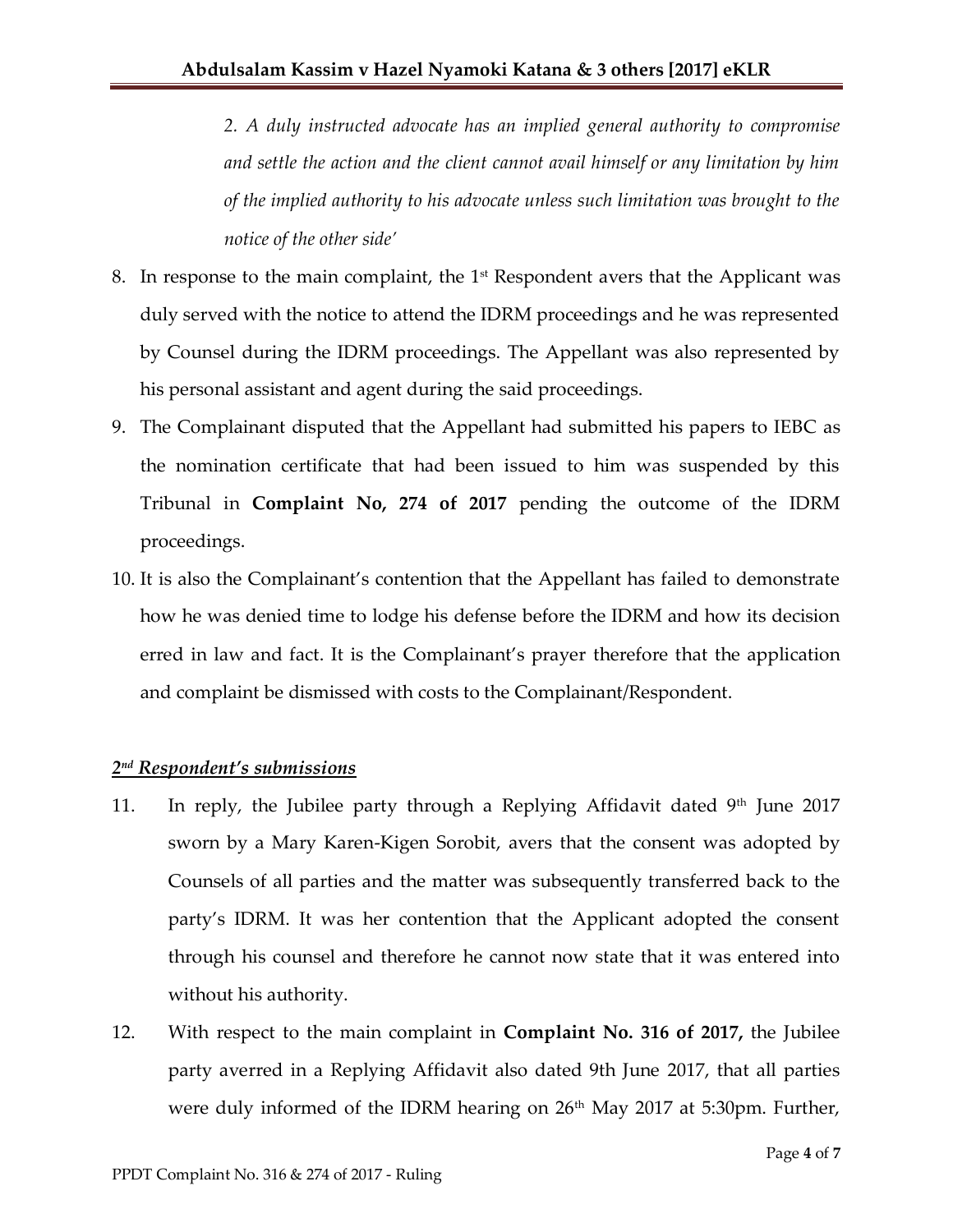that due to the strict IEBC timelines the party's IDRM did not have the luxury of delaying the determination of the matter. It is also the party's contention that the IDRM properly considered the matter before it in reaching its determination in favour of the 1st Respondent, Hazel Katana.

#### *Issues for determination*

- 13. In consideration of the foregoing, the following issues emerge for determination:
	- **a) whether the consent orders adopted by the Tribunal on 25th May 2017 should be set aside;**
	- **b) whether the IDRM ruling of 27th May 2017 should be set aside;**
	- **c) whether the Complainant/Respondent or Applicant/Appellant is the due nominee for the position of Senator for Mombasa County**

#### *Analysis*

## **a) Application to set aside the Consent Orders**

- 14. It is undisputed that the consent adopted by the Tribunal on  $25<sup>th</sup>$  of May 2017 was reached and executed by Counsels for all the parties involved. However, the Appellant/Applicant's contention is that his advocate had no authority to act on his behalf in the said consent orders and that the consent orders were reached and adopted without his knowledge, authority and consent.
- 15. From the record before us, it is clear that M/S Lumallas, Achieng and Kavere Advocates were on record for the Applicant at the time the consent was adopted by this Tribunal on 25<sup>th</sup> May 2017. As advocates on record for the Appellant/Applicant, it is assumed that they have the general authority to act on behalf of their client.
- 16. In view of the foregoing, the Appellant/Applicant must demonstrate that his advocate on record had no authority to enter into the consent that was recorded.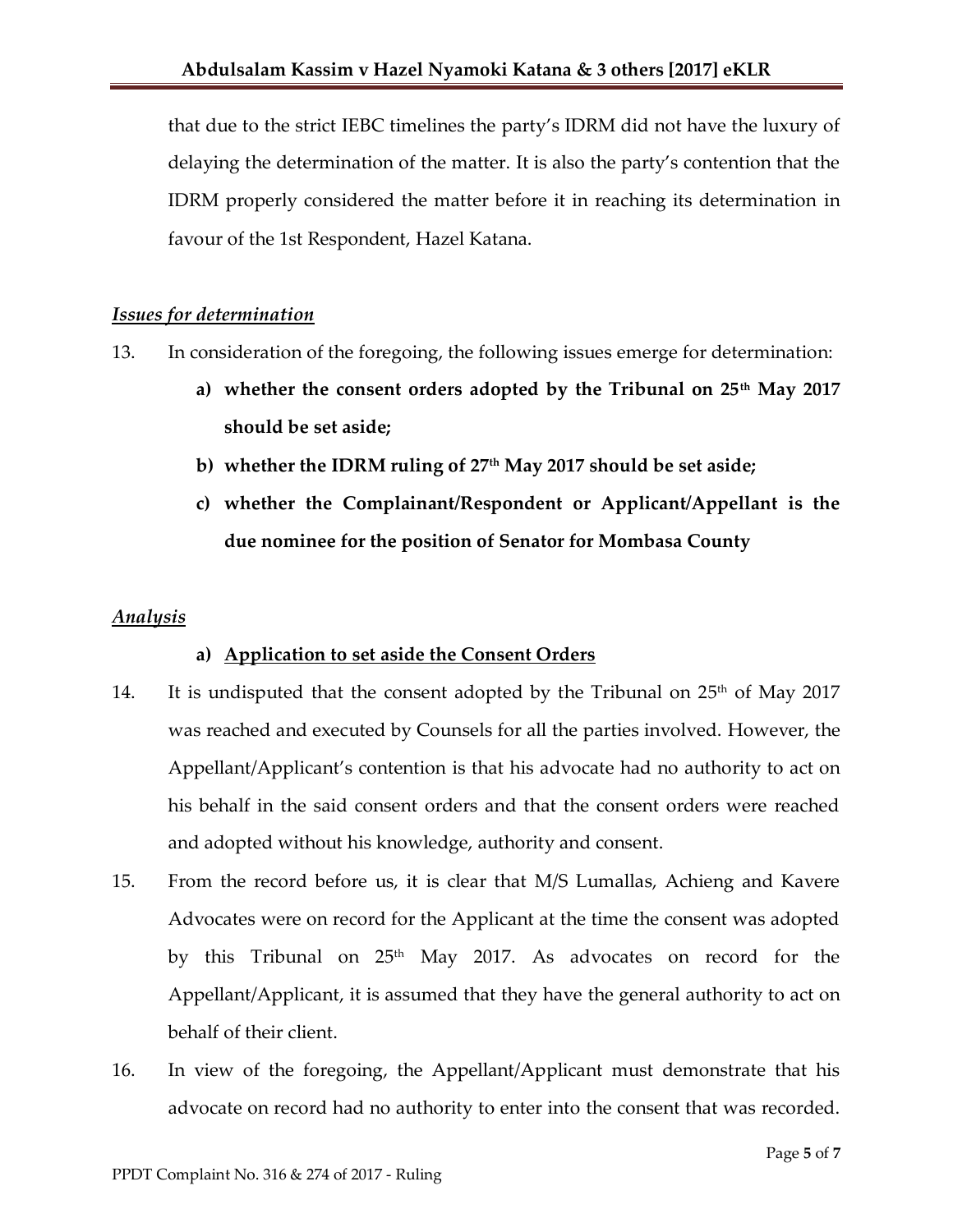He must further demonstrate the existence of fraud, mistake or misrepresentation that would warrant the setting aside of the consent order. He has failed to do so. It is therefore assumed that his Adovcate had the authority to act in every single thing that pertains to a matter, even enter into consents on his behalf (we refer to **Kafuma v Kimbowa Contractors 1974 EA (u) 91.).** His application is therefore dismissed accordingly.

#### **b) Whether the IDRM ruling of 27th May 2017 should be set aside**

- 17. The Applicant/Appellant avers that he was not given an opportunity to be heard and present his defense and further that no sufficient evidence was presented before the IDRM to warrant its decision.
- 18. We have perused the decision of the IDRM. The ruling indicates that the Applicant/Appellant was aware of the Tribunal's orders directing the party's IDRM to rehear the matter within 48 hours of its orders. It further indicates that he was notified of the IDRM hearing date and his advocates and agent were also informed accordingly. On the day of hearing, the 1<sup>st</sup> Respondent indicated that he was not feeling well and that he had instructed the two advocates to represent him in the matter. The IDRM further adjourned to later in the day to allow him to testify. However, the Applicant/Appellant still did not appear before it. In order to comply with the 48-hours deadline, the IDRM ruled that it would proceed in the absence of the Applicant/Appellant. It is the Tribunal's view that his allegations are unfounded and that he was afforded every opportunity possible within the 48-hour deadline to appear before it.
- 19. It is also clear from the IDRM decision that it considered the allegations presented before it and analysed it based on the evidence adduced. The nullification of the results of the two wards was based on alterations and cancellations evident on the face of the documents whereby it determined that